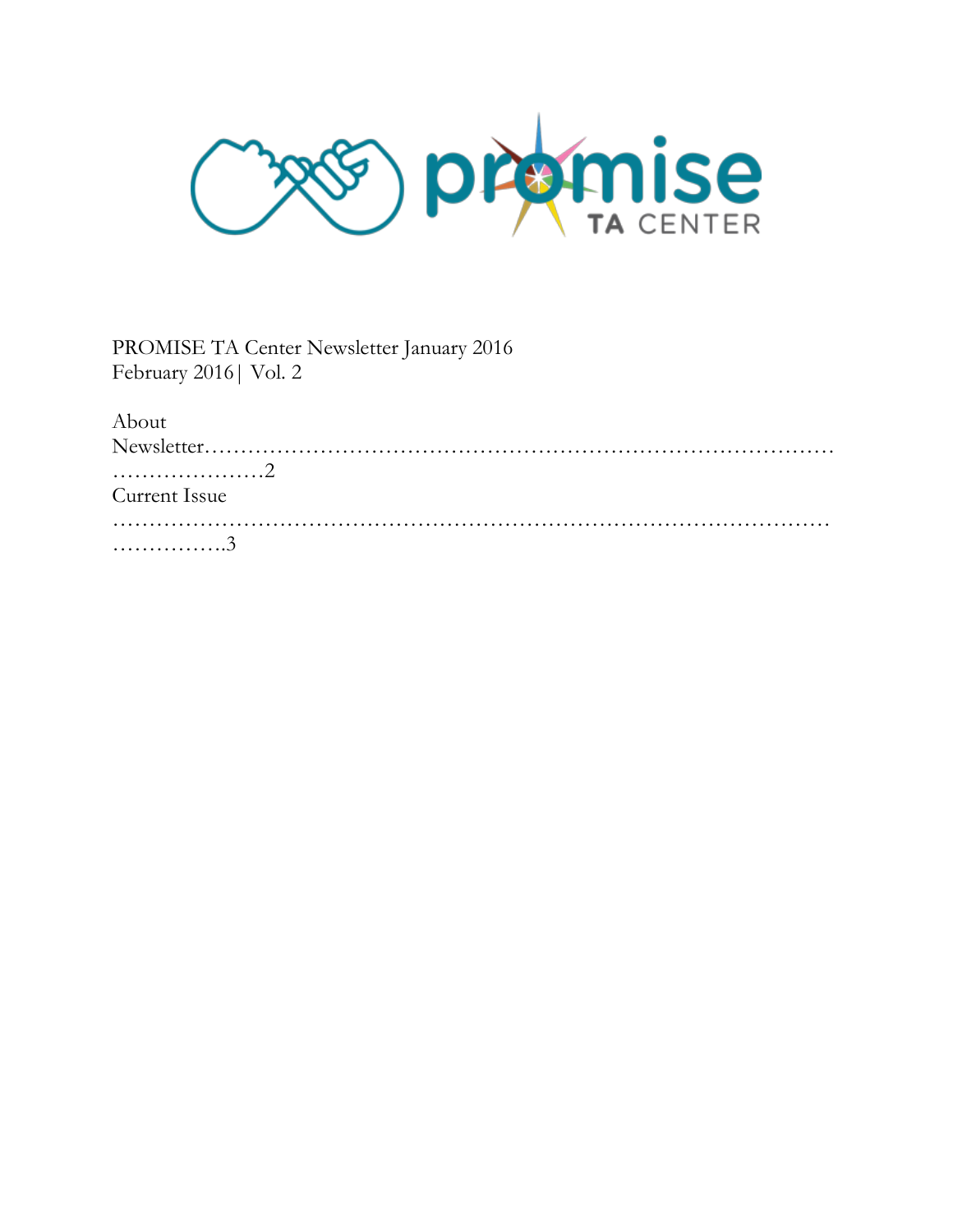Dear Promise Grantees:

Below you will find the latest newsletter from the AUCD Promise TA Center. This newsletter highlights some resources that address how families can support the transition of youth with disabilities into successful employment opportunities. The resources in this newsletter and many more can be found at the **[AUCD PROMISE TA Center](http://www.promisetacenter.org/)** and are available in a print friendly format. Please feel free to send us feedback or requests for specific information and assistance. And, of course, from all of us at the Promise TA Center, have a wonderful day.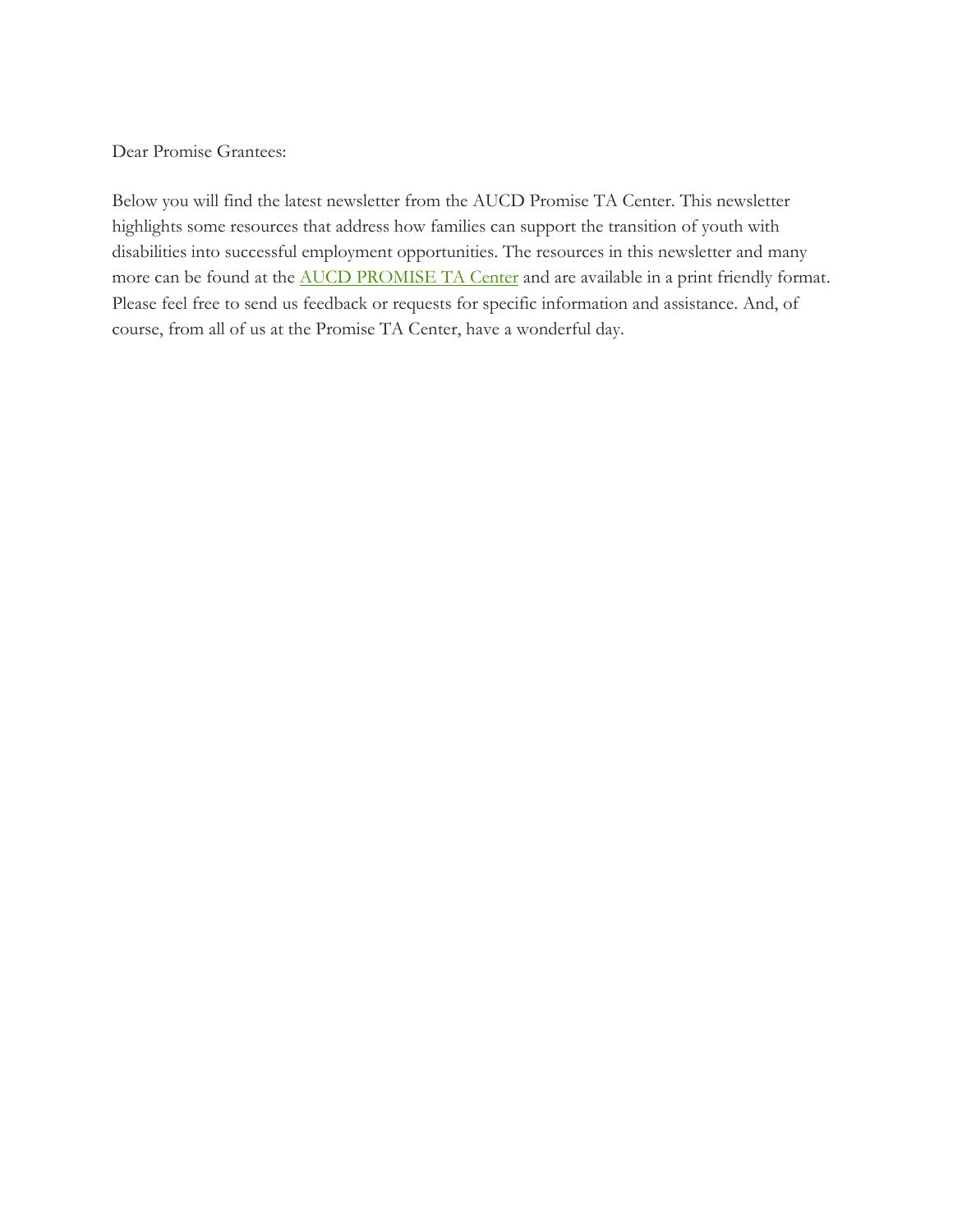# [The Guideposts for Success: A Framework for Families Preparing Youth](http://www.ncwd-youth.info/sites/default/files/infobrief_36.pdf)  [for Adulthood](http://www.ncwd-youth.info/sites/default/files/infobrief_36.pdf)

This lnfoBrief from the National Collaborative on Workforce and Disability, is an introduction to the Guideposts for Success, a set of resources to help youth as they transition from school to postsecondary activities, including further education and work. Resources include general information for families supporting young people making the transition as well as specific information about mental health needs, learning disabilities, and postsecondary education. This information will also be helpful to professionals seeking strategies to effectively partner with families, and to advocates looking to empower families in the transition process.

Continue reading at

[http://www.ncwd-youth.info/sites/default/files/infobrief\\_36.pdf](http://www.ncwd-youth.info/sites/default/files/infobrief_36.pdf)

### [Mental Illness and Mental Health in Adolescence](http://www.actforyouth.net/resources/rf/rf_mentalhealth_1208.pdf)

As any parent, youth worker, or young adult can verify, mental health in adolescence may be characterized by a roller coaster of emotional and psychological highs and lows. This fact sheet provides a very brief introduction to mental health with a focus on definition, assessment, and mental health disorders, then offers perspectives on the role youth development approaches may play in promoting positive mental health and protecting against mental health disorders.

#### Continue reading at

[http://www.actforyouth.net/resources/rf/rf\\_mentalhealth\\_1208.pdf](http://www.actforyouth.net/resources/rf/rf_mentalhealth_1208.pdf)

#### [Adolescent Health Highlight: Access to Mental Health Care](http://www.childtrends.org/wp-content/uploads/2013/04/Child_Trends-2013_01_01_AHH_MHAccessl.pdf)

Approximately one in five adolescents has a diagnosable mental health disorder, making these disorders one of the leading causing of disability among the age group. The *Adolescent Health Highlight* describes barriers to treating adolescent mental health disorders; discusses the connection between insurance status and access to mental health treatment; and explains funding for adolescent mental health services.

Continue reading at

[http://www.childtrends.org/wp-content/uploads/2013/04/Child\\_Trends-](http://www.childtrends.org/wp-content/uploads/2013/04/Child_Trends-2013_01_01_AHH_MHAccessl.pdf)[2013\\_01\\_01\\_AHH\\_MHAccessl.pdf](http://www.childtrends.org/wp-content/uploads/2013/04/Child_Trends-2013_01_01_AHH_MHAccessl.pdf)